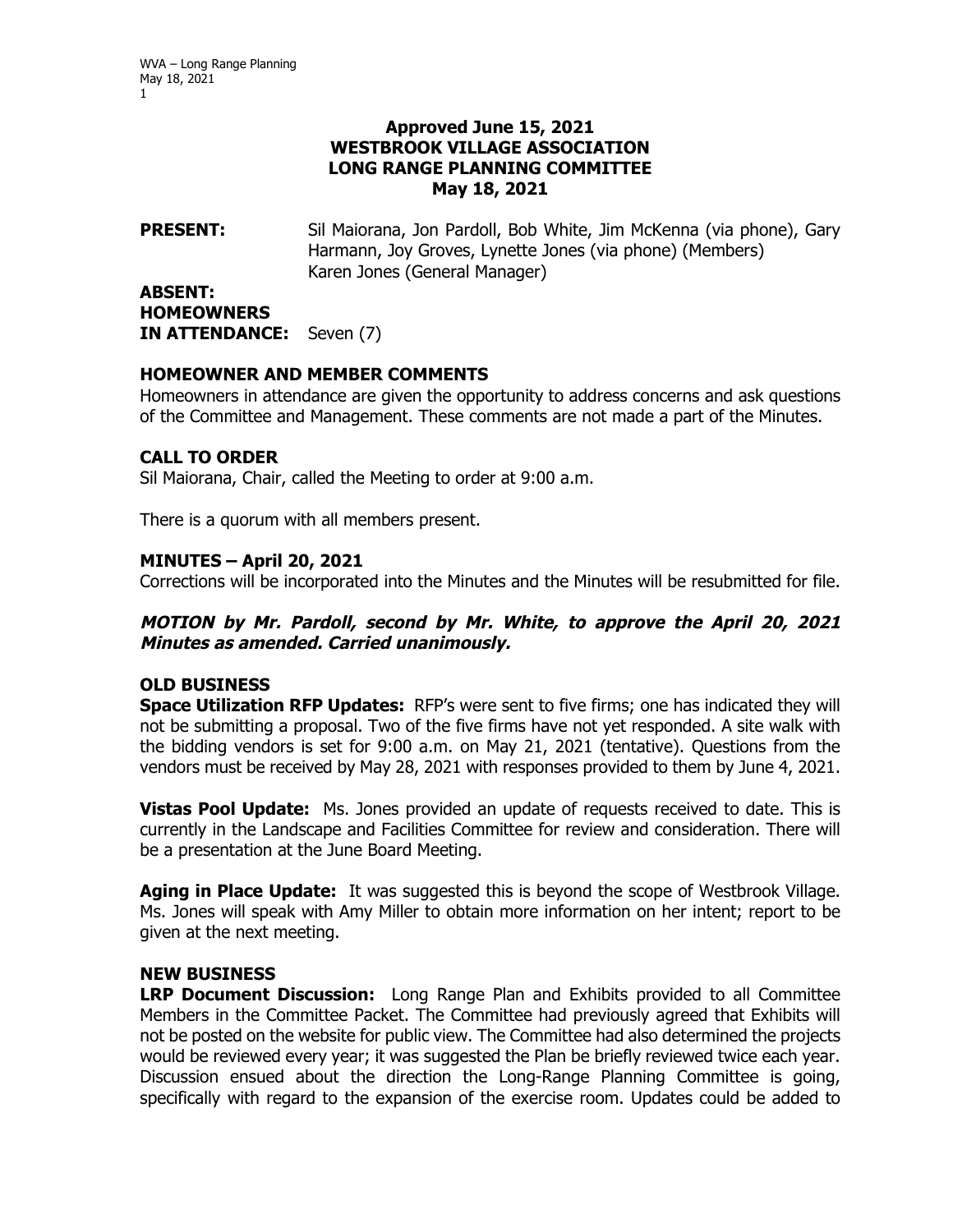show the completion of the Lakes Ballroom and the Lakes Pool. It was suggested that an update to the end of 2020 be added to make mention of the COVID-19 issues and impact.

**MOTION by Mr. White, second by Ms. Groves, to do a brief review of the Long-Range Planning document, and to update the Plan, at the October 2021 Long Range Planning Committee Meeting. Carried unanimously.** 

**Realtor Forum Date and Form:** Committee Members were given a summary of the responses to Mr. Maiorana's email. It is suggested the Forum be for Westbrook Village residents who are realtors. This would be a single agenda item meeting for the Long Range Planning Committee with the intent being to get realtor input on what is happening in the market. There could be a separate meeting with the top 8-10 realtors who are selling in WVA. A round table format is suggested. Residents would also be permitted to attend.

The summary includes three pages of questions. The Committee will pare down the questions (discussion topics) to about 10.

It is suggested the Focus Group be held at the June meeting. It was also suggested that Ms. Jones lead the discussion with Mr. Maiorana giving an opening statement and a summary. Limit is 10 realtors with additional Focus Groups held if there are more than 10 who sign up. A separate Focus Group could be conducted for realtors who are not residents but who are selling in WVA. Information gathered at the Focus Groups will be summarized and included in the Long-Range Plan and given to the Space Utilization firm. Ms. Jones will go through the list and make a recommendation for ten topics to be used for the Focus Groups. List of ten topics to be submitted to Ms. Jones and Mr. Maiorana by May 25 after which it will be forwarded to the Committee Members for a Unanimous Written Consent.

# **First Focus Group – June 15, 2021 (regular meeting date and time) – no other business to be conducted at that meeting.**

**Resident Survey 2017:** Survey #1 and #2 (sent in 2016) were included in the Committee Packet for review and discussion. Response to these surveys was about 500 responses to #1 and 450+ to #2. The Town Halls had been fairly well-attended. A new Survey will be developed and will be done through Survey Monkey. Survey questions will be developed at the July Long Range Planning Committee Meeting. Need to include a question where residents can rank their top ten priorities. Ms. Jones will work on formatting survey questions. Survey should address:

- Update on demographics
- Update of wants and needs of current population
- How can the facilities be best-utilized
- Golf not mentioned in previous surveys although it is a big part of the community

Survey should be ready for Survey Monkey immediately following the July meeting.

### **FOR THE GOOD OF THE ORDER -** None

**Next Meeting –** Tuesday, June 15, 2021 – 9:00 a.m., Lakes Ballroom